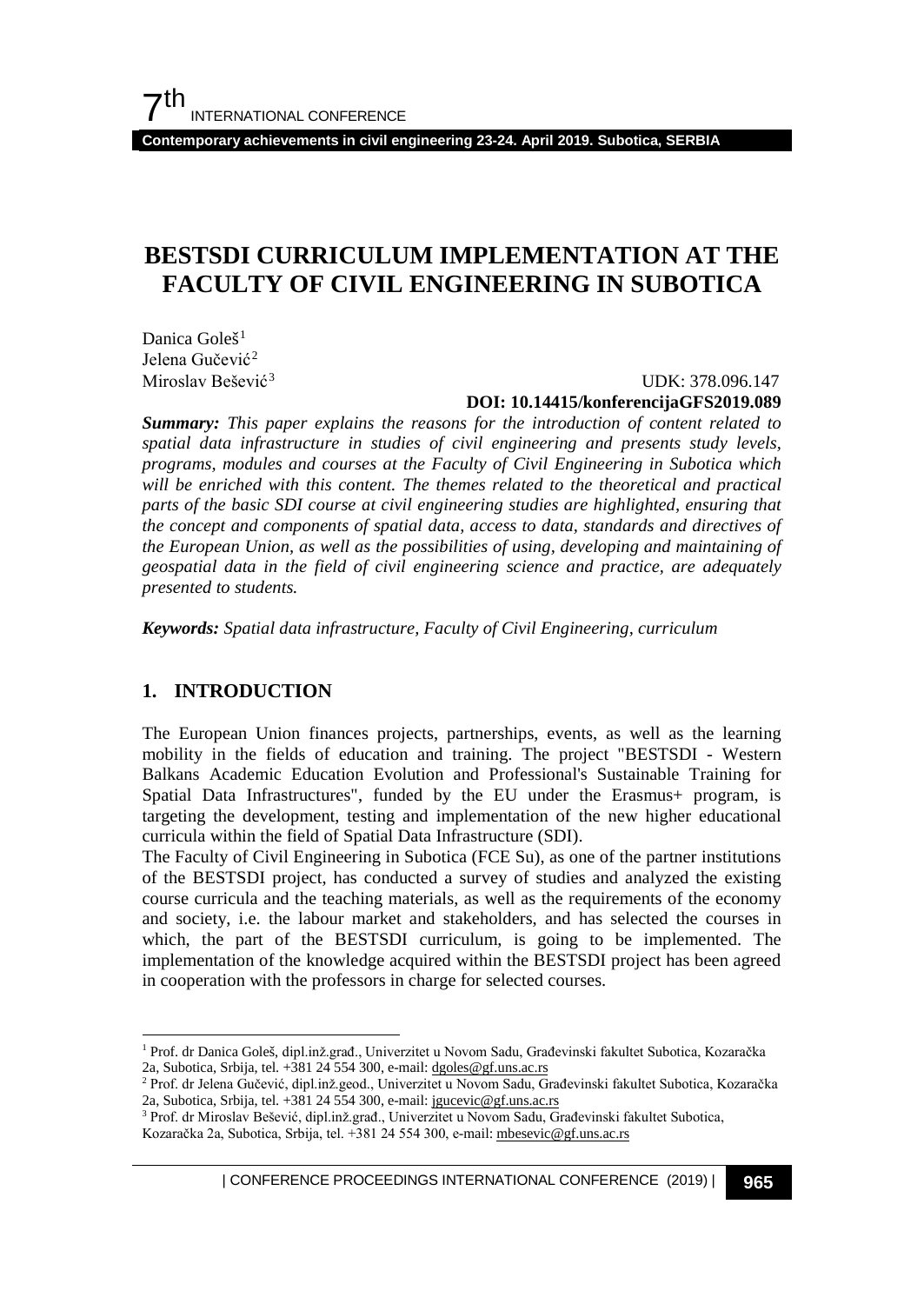**Савремена достигнућа у грађевинарству 23-24. април 2019. Суботица, СРБИЈА**

This paper gives a basic information about the courses at the FCE Su selected to be enriched with SDI content. A theoretical and practical aspects of SDI concepts and components are briefly analyzed, and the importance of raising the knowledge of students in this area is emphasized.

## **2. STUDY PROGRAMMES AT THE FACULTY OF CIVIL ENGINEERING IN SUBOTICA**

The Faculty of Civil Engineering in Subotica was founded on April 22, 1974 as part of the University of Novi Sad. During its existence the Faculty, through the improvement of curricula, the introduction of new study programmes/modules, as well as new levels of studies and a constant increase in the number and the quality of its teaching staff, tended to adapt both to contemporary trends in education, and to the market requirements. The first study programme offered studies at high level, i.e. lasting nine semesters, for majoring in Structural Engineering, and the first students obtained the title of "graduated civil engineer" in 1979. In the academic 1979/80, the second study program introduced the possibility of acquiring the title of "civil engineer" (higher level of education) after completing the first three years of common fundamentals. Those who wanted to gain a high level of education and the title of "graduated civil engineer", for the next two semesters attended classes for one of three offered majors: Structural Engineering (SE), Hydrotechnical Engineering (HE), or Transportation Infrastructure (TI), while the ninth semester was devoted to completing a graduation thesis. In the academic 1981/82, a third study program was introduced, in which the common fundamentals lasts for four semesters, after which the students could opt for the fifth "exit" semester to major in SE or HE, thus gaining a higher level of education. A high level of education required a continuation of studies, with a total of nine semesters, for majoring in SE or HE, with two sub majors: Irrigation and Drainage and Sanitary Hydrotechnics. Beginning with the 1988/89 academic year, through a fourth study program the duration of studies at high level was extended by one semester, and a TI major was reintroduced. The fifth study program, from 1992/93, abolishes studies at higher level and introduces the Urban-Communal Planning (UCP) major. In 1995, the Faculty organized postgraduate (in Serbian "magistarske") studies for majoring in SE or HE, lasting two years. The sixth study program was introduced in the academic 2002/03, bringing back the possibility of acquiring the title of "civil engineer" after completing three years of common fundamentals, at the student's own request. Studies at high level lasted for ten semesters, and after the common first three years, a choice could be made between four majors: SE, HE, UCP and TI.

Supporting the reform of higher education in Serbia in line with the Bologna Declaration, the main objective of which is to improve the employability and mobility of European citizens and increase the international competitiveness of European higher education [1, 2], in the academic 2006/07, the Faculty organized two levels of study basic (undergraduate) and graduate (master, and from 2007/08, doctoral as well). The first study program started in the 2006/07 academic year and included undergraduate - Basic Vocational Studies in Civil Engineering in duration of 3 years and Basic (Bachelor) Studies in duration of 4 years, and Graduate (Master) Academic Studies for majoring in SE, Hydrotechnical and Environmental Engineering (HEE), TI and UCP.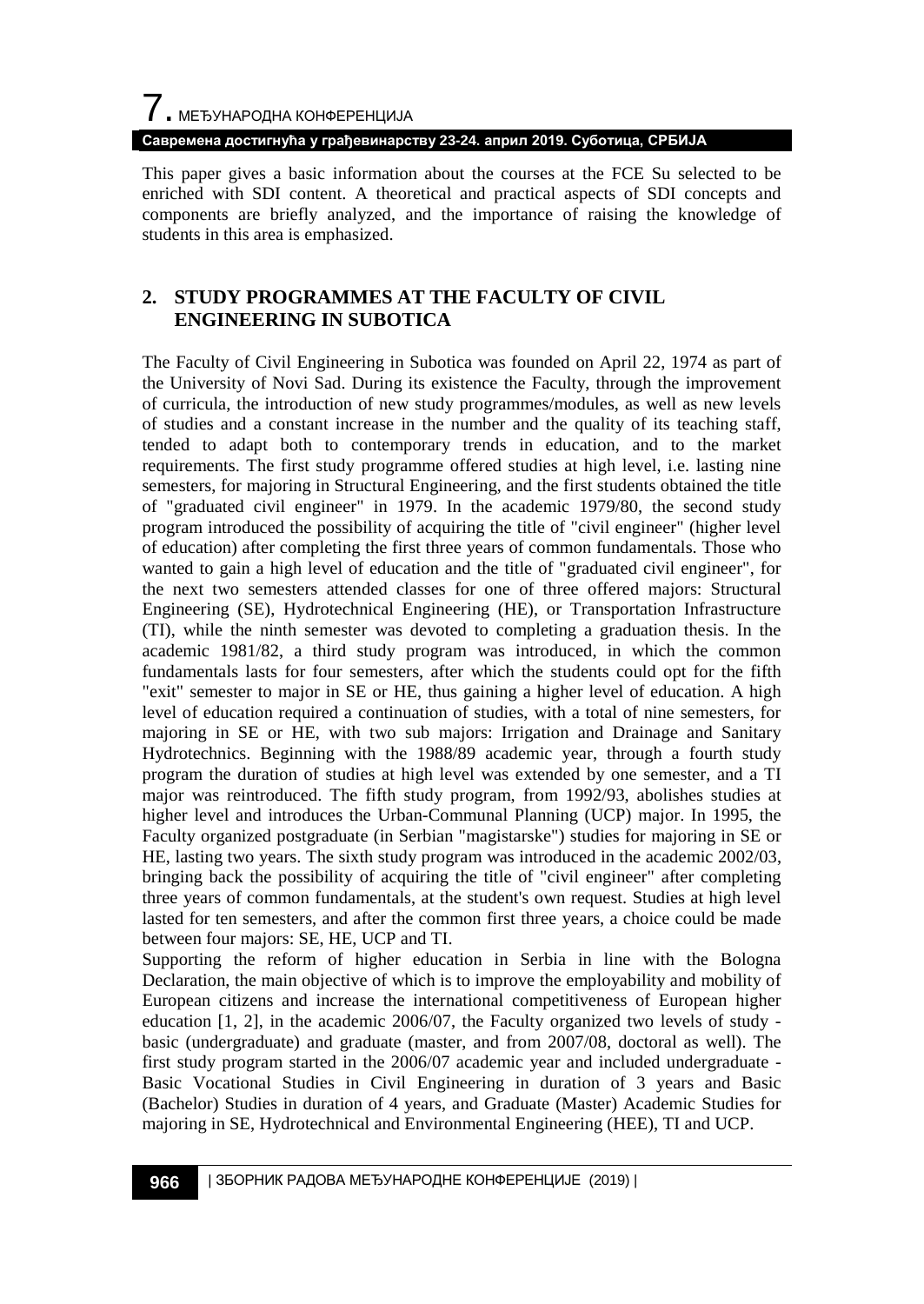# $7<sup>th</sup>$ INTERNATIONAL CONFERENCE

**Contemporary achievements in civil engineering 23-24. April 2019. Subotica, SERBIA**



*Figure 1. Number of students by years and majors who have completed a high level of education at FCE Su until the beginning of studies harmonized with the Bologna Declaration* 



*Figure 2. The current organization of studies on the FCE Su with marked locations for the implementation of the SDI curriculum within the BESTSDI project*

Faculty of Civil Engineering in Subotica was one of the first 13 accredited faculties in Serbia. The first accredited study program, beginning with the academic 2008/09, allows students to enroll in Specialized Undergraduate Studies in duration of 3 years, Basic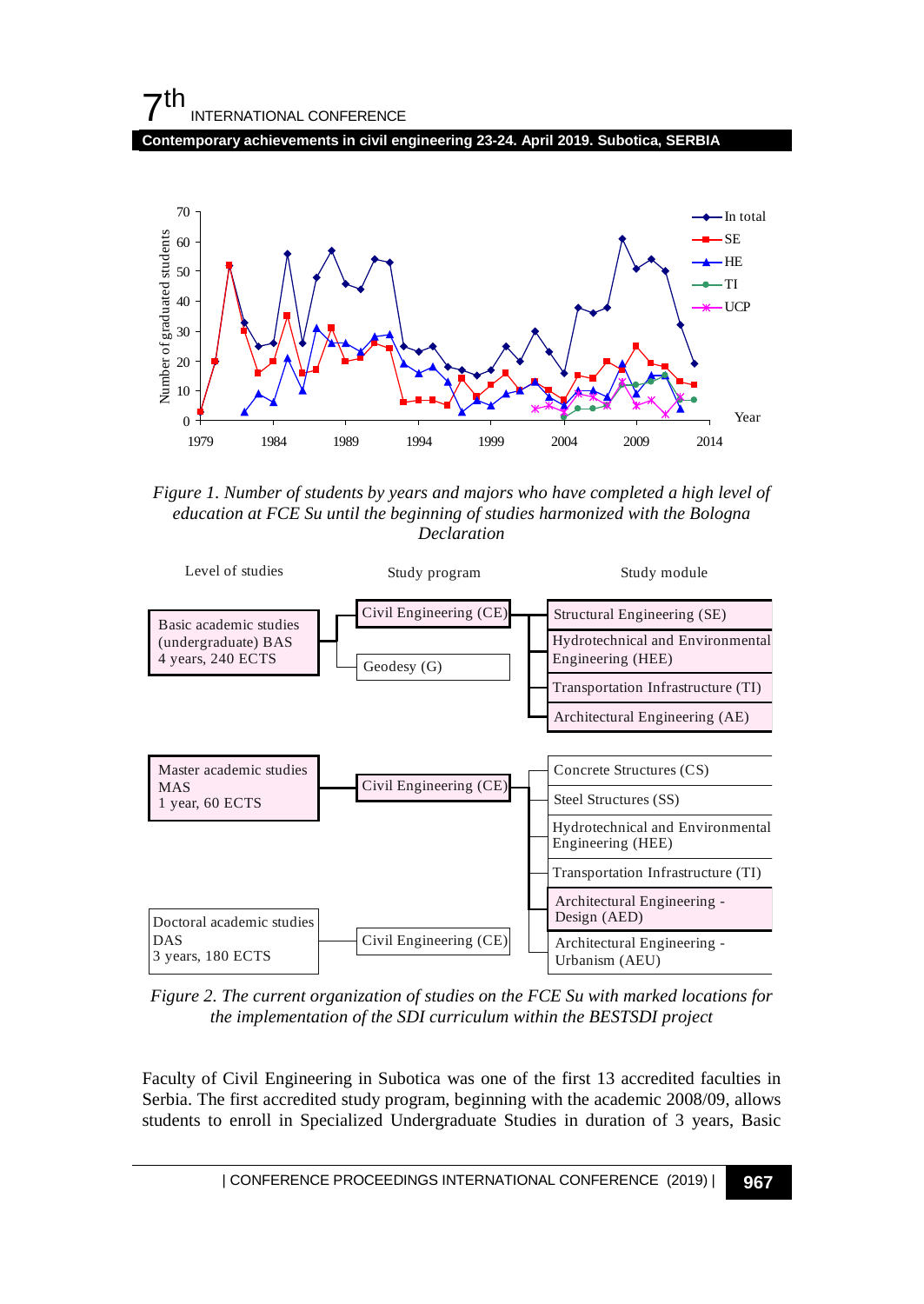# $\overline{\phantom{a}}$ . МЕЂУНАРОДНА КОНФЕРЕНЦИЈА **Савремена достигнућа у грађевинарству 23-24. април 2019. Суботица, СРБИЈА**

(Bachelor) Academic Studies BAS (4 years), Graduate (Master) Academic Studies MAS (1 year) and Doctoral Academic Studies (3 years). At all levels of study, students can opt for majoring in Structures and Materials (SM) or HEE, with the following SM modules on MAS studies: Concrete Structures (CS), Steel Structures (SS), Transportation Infrastructure (TI) and Residential Design (RD). From the academic 2012/13 to date, studies at the Faculty are organized according to the second accredited study program, whose structure is shown in Figure 2. In the academic 2017/18, the Faculty has accredited the study program Geodesy (GEO) at the Basic Academic Studies level.



*Figure 3. Number of students who graduated from FCE Su under BAS and MAS study programs until February 14, 2019*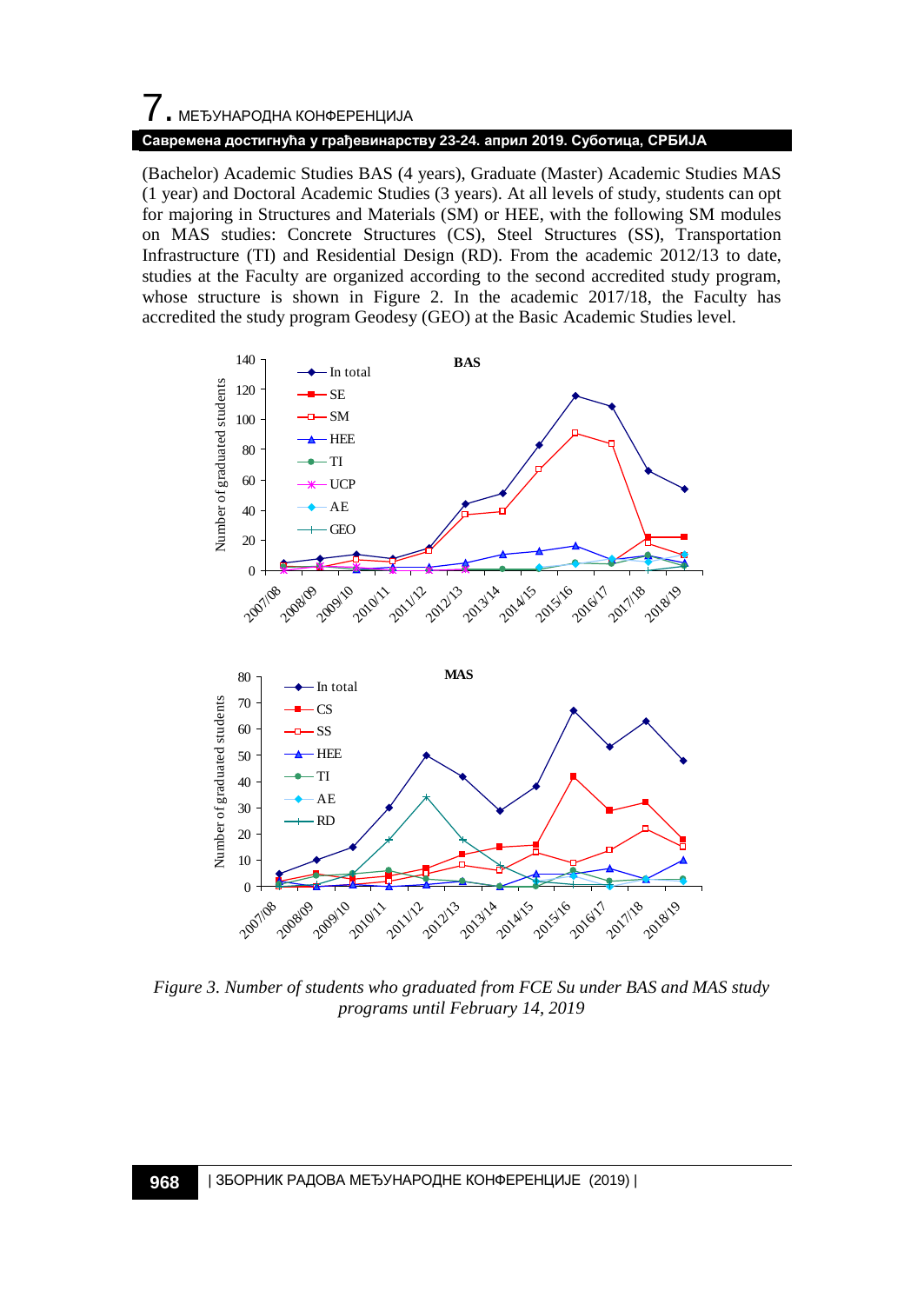# $7<sup>th</sup>$ INTERNATIONAL CONFERENCE

**Contemporary achievements in civil engineering 23-24. April 2019. Subotica, SERBIA**

# **3. INTRODUCTION OF SDI INTO THE CURRICULUM**

New rapid developments in the areas of digital technology and technologies related to observation of the earth from space affected the fields of collection, organization, access and dissemination of spatial information, too, resulting in the establishment of Spatial Data Infrastructure (SDI), i.e. technologies, polices, standards and human resources for collection, processing, storing, sharing and improving the use of spatial data. At the same time, this imposed a need for adapting the education and training system in order to provide the knowledge and skills required for experts in this field, as well as for users of the geographic information system (GIS) and SDI, including the experts in the field of civil engineering.



*Figure 4. Number of students who graduated from FCE Su under accredited study programs after the academic year 2006/07, until February 25, 2019* 

With the objective of improving the quality of higher education in the fields of Geographical Science and Technology, SDI and Geodesy, as well as of improving the level of competencies and skills in higher education institutions by developing new education programs within these fields [3, 4], the BESTSDI project was accepted for funding by the European Commission, under the Erasmus+ program for Capacity Building in the field of higher education, and started in October 2016. The objectives of the BESTSDI project are to be achieved through development, testing and adaptation of new curriculum, courses, learning material and tools within the field of SDI [5].

In the first phase of this project, which brings together 16 academic partners from the Western Balkans countries (Albania, Bosnia and Herzegovina, Kosovo, Montenegro and Serbia) and program countries - Belgium, Croatia, Germany, Macedonia and Sweden, an analysis of the existing curricula and teaching materials has been conducted at partner institutions. At the same time, stakeholder surveys were carried out to analyze their needs. Based on the results of these analyses the design of the project curriculum was conducted. As a user of SDI, during this first stage of BESTSDI project, FCE Su decided to implement the BESTSDI SDI curriculum content through the enrichment of nine existing obligatory courses - eight on the undergraduate (at least one from each study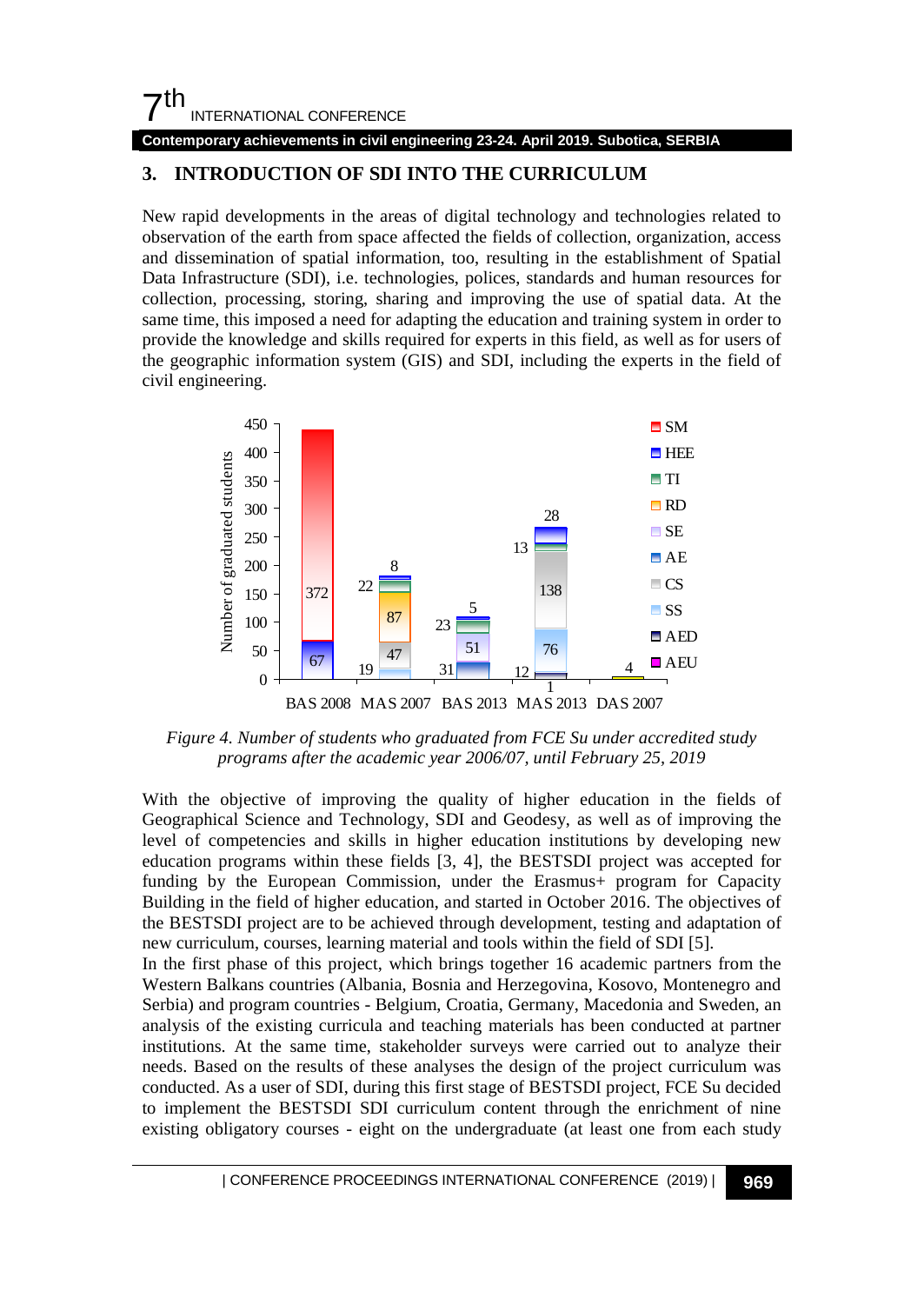#### **Савремена достигнућа у грађевинарству 23-24. април 2019. Суботица, СРБИЈА**

module) and one on the master level of study (Figure 2 and Table 1). The initial SDI learning building blocks [6, 7] whose parts are included in FCE Su curriculum are marked red in Figure 5.

Since the extent of changes of the existing courses did not exceed 30%, new accreditation was not needed, and thus the formal procedure to introduce SDI content at FCE Su consists of only two simple steps: the Teaching Scientific Council of the Faculty had to approve changes to the existing courses and then the Faculty had to inform the Commission for Accreditation and Quality Assurance about the approved changes. The preparation of content is performed by teachers and associates who prepare the teaching material using and adjusting the material provided through BESTSDI and/or LINKVIT. Through the BESTSDI project FCE Su has equipped one classroom with 16 new networked PCs. With an already established fast internet connection it is completely technically prepared for the implementation of the SDI curriculum content.



*Figure 5. Initial SDI learning blocks. Marked are blocks whose parts are included in the FCE Su curriculum through the BESTSDI project*

| Course                                                    | Study level   | <i>Modules</i>  | <b>Semester</b> |
|-----------------------------------------------------------|---------------|-----------------|-----------------|
| Geology and Petrology                                     | Undergraduate | SE, HEE, TI, AE | Н               |
| <b>Engineering Geology</b>                                |               | TІ              | VI              |
| Irrigation and Drainage                                   |               | <b>HEE</b>      | VI              |
| <b>Basics of Urban Planning</b>                           |               | SE, TI, AE      | VI              |
| <b>Building Heritage Protection and</b><br>Revitalization |               | AE              | <i>VIII</i>     |
| <b>Basics of Building Design</b>                          |               | AE              | Ш               |
| Design of Multi-family Buildings                          |               | AE              |                 |
| Traffic Infrastructure and Space                          |               | ТI              | VI              |
| Complex Synthesis Project                                 | <b>Master</b> | AED             |                 |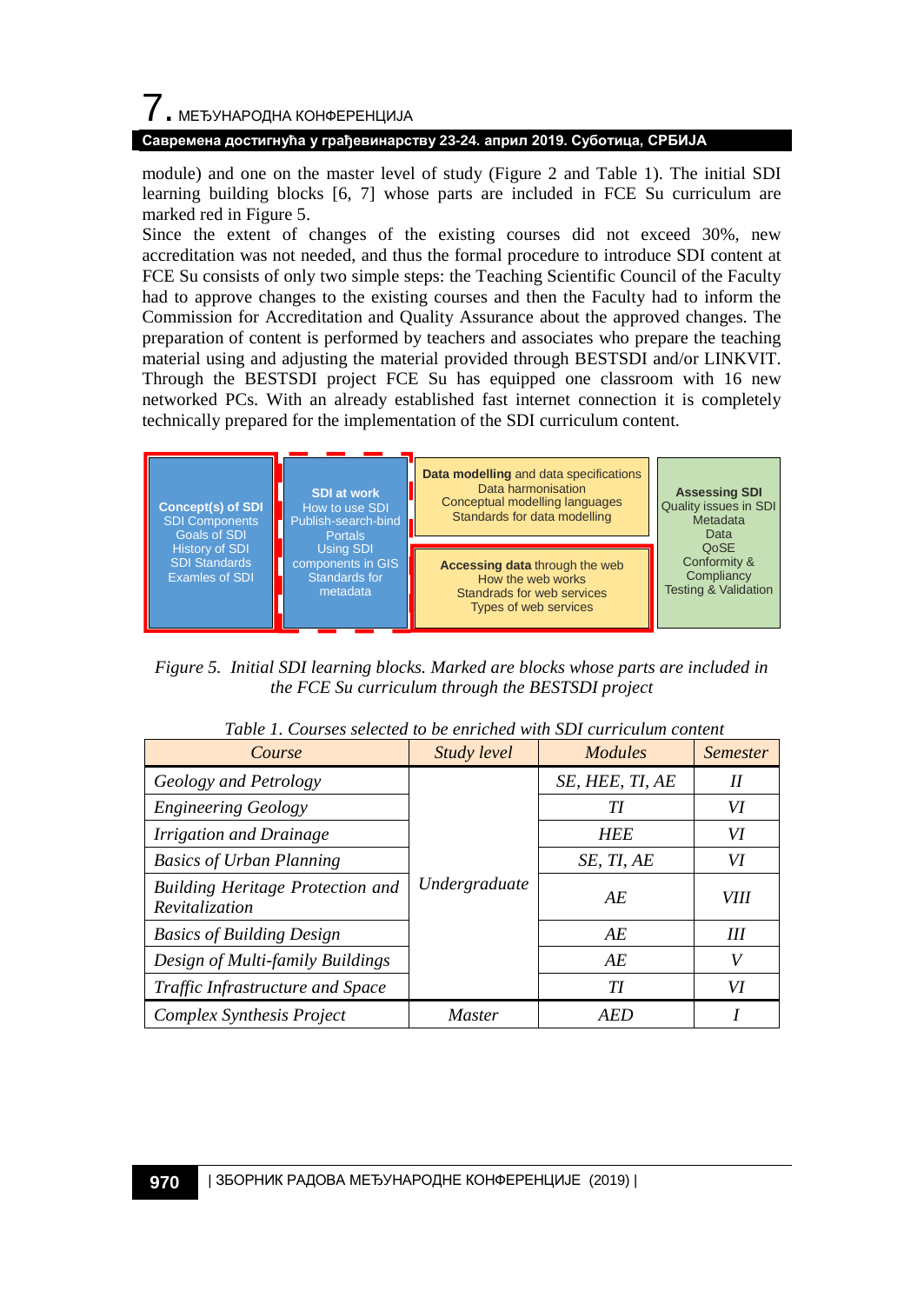**Contemporary achievements in civil engineering 23-24. April 2019. Subotica, SERBIA**

## **4. STRUCTURE AND CONTENT OF THE BASIC COURSE IN SDI IN THE FIELD OF CIVIL ENGINEERING**

In order to fulfil requirements as per course curriculum, basic course in SDI is divided into two parts: theoretical part and practical exercises. The student should understand the concepts and components of SDI, list of SDI standards, services and best practices, the elements of the INSPIRE Directive on Data and Service Sharing, as some of the main course objectives. SDI represents a basis for spatial data discovery, evaluation, and application for users and providers within all levels of stakeholders, such as: government and public administration, the commercial sector, the non-profit sector, education and by citizens in general. It is recognized as a collection of technologies, policies and institutional arrangements that make easy access to spatial data. The technology includes: hardware, software, networks, databases and technical implementation plans. The policies and institutional arrangements are related to governance, data privacy & security, data sharing, and cost recovery.

In the theoretical part of the course, it is important to answer the fallowing questions: Why learn SDI?; Who builds standards?; How to access the data list of SDI services in Europe and Serbia?.

*Why learn SDI?* Knowledge in the field of SDI enables easy search of existing geospatial data and services, reduce time of data production and maintain data integrity and security. Each User of SDI can create and post metadata records efficiently, which leads to necessity of inventorying, locating, and assessing the quality of geospatial data.

*Who builds standards?* Standardization of data access implies several things: definition of model used for the data to be exchanged, adoption of an exchange format, agreement on data access protocols, etc. The standardization process usually has three levels in EU Member State. The standards are established at international level, then adopted at European level and finally implemented at national level. Main standardization bodies which provide geospatial standards are:

- International Organization for Standardization (ISO) series has been elaborated by ISO Technical Committee (TC) 211 in series 19100 – 19140. These standards are used for: geographic information, methods, tools and services for data management, acquiring, processing, analyzing, accessing, presenting and transferring between different users, systems and locations.
- Open Geospatial Consortium (OGC) which provide Geographic information/Geomatics standards. OGC is consortium of over 500 companies, government agencies and universities with primary goal to provide a framework for the development of OpenGIS standards.
- The Federal Geographic Data Committee (FGDC), known as standard's working group that develops or adopts geospatial standards for implementing the NSDI.
- World Wide Web Consortium (W3C), whose primary activity is to develop protocols and guidelines for the Web. W3C's standards define key parts of what makes the World Wide Web work.
- Organization for the Advancement of Structured Information Standards (OASIS) promotes production of worldwide standards for security, cloud computing, energy, content technologies, emergency management, and other areas.

*How to access the data list of SDI services in Europe and Serbia?* Open (government) data refers to the information collected, produced or paid by the public bodies (also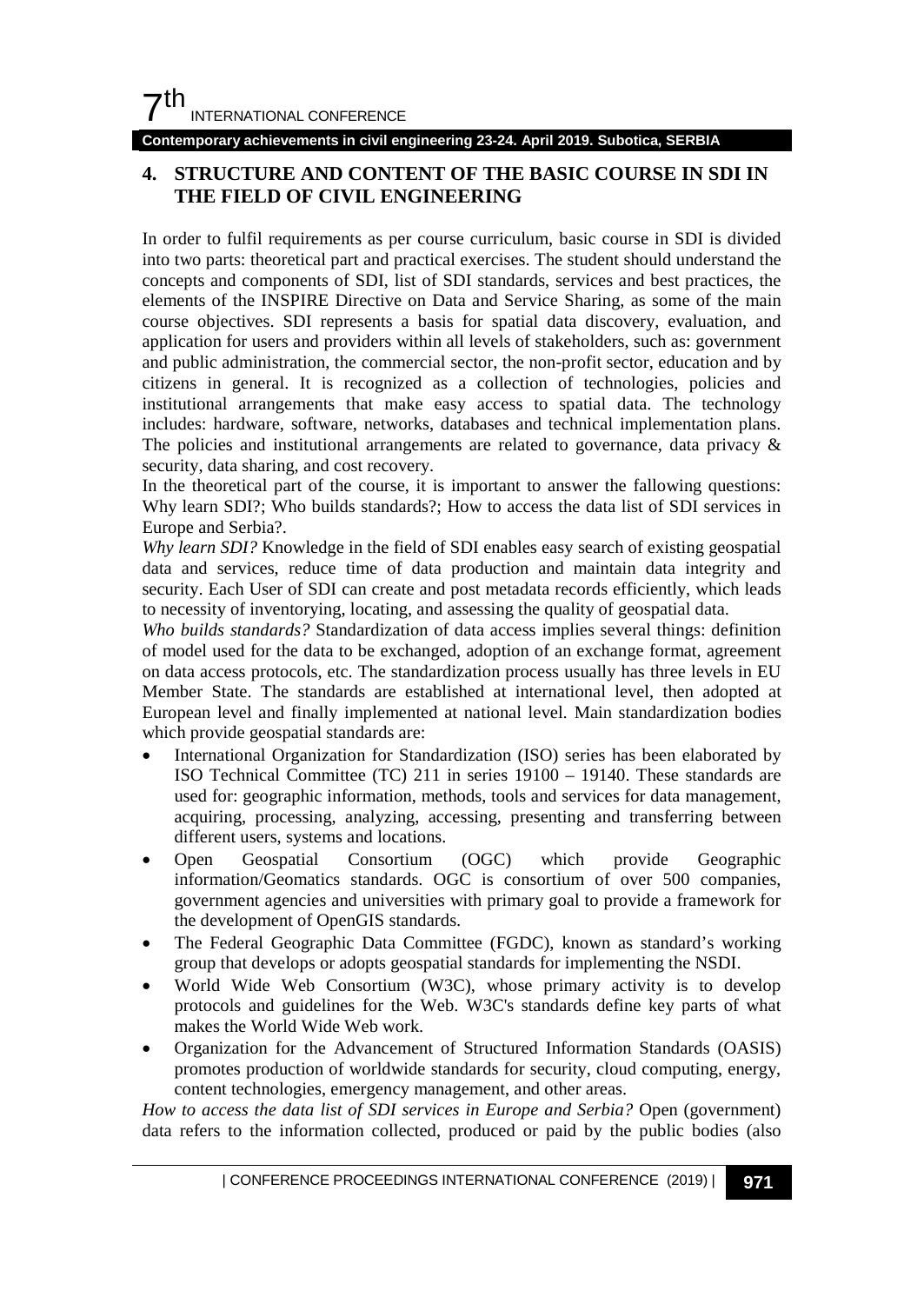# 7. МЕЂУНАРОДНА КОНФЕРЕНЦИЈА **Савремена достигнућа у грађевинарству 23-24. април 2019. Суботица, СРБИЈА**

referred to as Public Sector Information) and made freely available for all users and for all type of purposes needed.

Web portal: "European Data Portal" (see: [https://www.europeandataportal.eu/\)](https://www.europeandataportal.eu/), provides European data for categories such as: agriculture, fisheries, forestry and food, transport, environment, Regions and cities, etc. National Web portal named (in Serbian): "Portal otvorenih podataka" [\(https://data.gov.rs/sr/\)](https://data.gov.rs/sr/) is a Serbian version of open data and above mentioned categories of data. Serbian NSDI geoportal "GeoSrbija" (see: [www.geosrbija.rs](http://www.geosrbija.rs/) Figure 6) is the national geoportal launched at the end of 2009. This geoportal provided online public access for discovery and view services for metadata, spatial datasets and services from the jurisdiction of the Republic Geodetic Authority and other public authorities.



*Figure 6. Serbian NSDI geoportal "GeoSrbija"*

Purpose of the practical exercises within the basic SDI course is to upgrade theoretical knowledge of students and to learn them how to become a practical users of an SDI software. First of all, in the practical part of the course, students will be able to get information about software used for data processing. Available software are: Educational Version of commercial software, so as the Free and Open Source Software. For the fulfilment of the basic SDI course objective, professors who are in charge of these courses decided to use the QGIS software [\(https://qgis.org/en/site/](https://qgis.org/en/site/) ).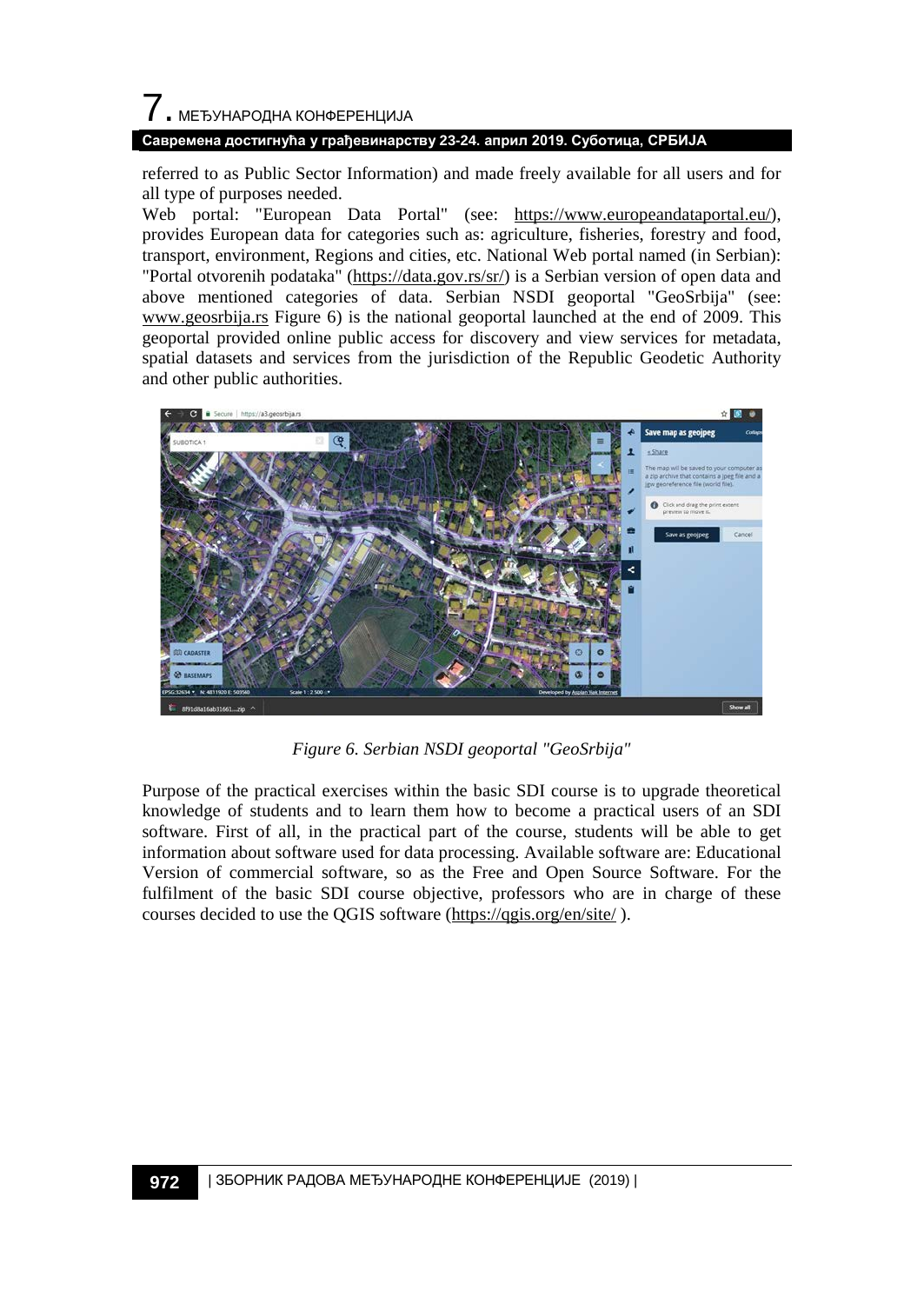



*Figure 7. Difference between raster and vector data*

QGIS is professional GIS (Geographic Information System) application, free and open source with advanced capabilities. It runs on Linux, Unix, Mac OSX, Windows and Android and supports numerous vector, raster, and database formats and functionalities. Students will learn how to download and install QGIS software, get familiar with it's Tutorials and Tips, make and learn a difference between raster and vector data (Figure 7), and finally to learn how to search, find and import GIS data into the software, i.e. use free Web Coverage Service (WCS) weather in raster of vector data format. Further on, students will make distinction among Web Coverage Service (WCS), Web Feature Service (WFS) and Web Map Service (WMS).

## **5. CONCLUSION**

The Faculty of Civil Engineering in Subotica has a 45-year-long teaching tradition in the fields of structural engineering, hydrotechnical and environmental engineering, transportation infrastructure, urban-municipal planning, residential design and architectural engineering.

Latest developments in the areas of digital and the earth observing technologies imposed a need for adapting the educational system, including the studies of civil engineering, in order to provide the required up-to-date knowledge and skills. The BESTSDI project started in 2016, funded by the European Commission, under the Erasmus+ program. Its main objectives are to improve the quality of higher education in the fields of Geographical Science and Technology, SDI and Geodesy, as well as the level of competencies and skills in higher education institutions through the development, testing and adaptation of new curricula, courses, learning material and tools within the field of SDI. As a partner institution and a user of SDI, FCE Su decided to implement the SDI curriculum content through the enrichment of nine existing obligatory courses - eight on the undergraduate and one on the master level of study, using teaching material